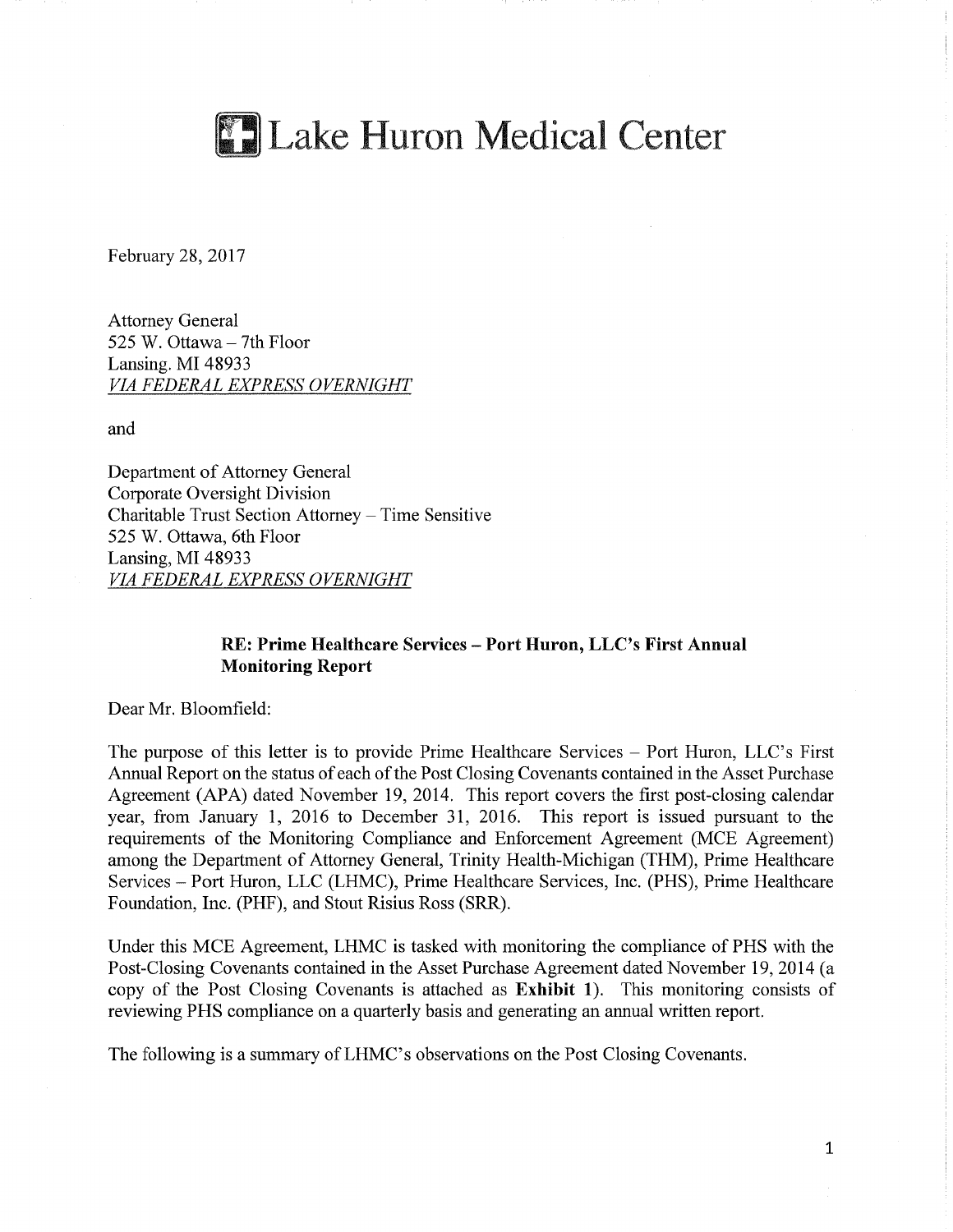## Certain Employee Matters - Section 12.1

Section 12.1 requires a listing of employees of THM subject to employment offer from PHS, including annual salary/hourly wage of such employees prior to the transaction. Attached as Exhibit 2 is a copy of the THM employees immediately prior to the closing date. Also attached as Exhibit 3 is a copy of the memorandum sent to all THM employees advising that they were now employees ofPHS/LHMC and a list of employees that were transitioned to PHS/LHMC. Finally, attached as Exhibit 4 is a copy of the Employee Transition Services Agreement, including a list of employees transitioned to PHS/LHMC and the benefits administration summary.

## Capital Commitment – Section 12.3

Section 12.3 of the APA requires that PHS have a current capital plan in place. Attached as Exhibit 5 is a copy of the PHS/LHMC capital plan for the monitoring period of January 1, 2016 through December 31, 2016. Proof of the approval of the capital plan is completed on a corporate level and can be obtained through PHS.

In addition to having a current capital plan in place, Section 12.3 requires that PHS/LHMC present evidence of the annual capital spend for the current monitoring period. Listed below (and attached as noted) are the categories of the strategic master capital plan required for monitoring.

#### a. Physician Recruitment and Retention

증

During the monitoring period, PHS and LHMC have made a concerted effort to recruit physicians and retain the members of its current medical staff. During the monitoring period, LHMC has employed 15 physicians and is in discussions with a 16th new physician. LHMC has also employed four advanced practice nurses or physician assistants. In addition, PHS/LHMC has credentialed or re-credentialed all of the physicians in the attachment entitled "St. Joseph Mercy Port Huron Medical Staff 2016-2017 Reappointment Schedule, also included in **Exhibit 6.** on the formerly credentialed by THM. Attached as **Exhibit 6** is a list of employed physicians and physicians that have been credentialed or re-credentialed during the monitoring period.

### b. Increasing the Number and Scope of Medical Service Offerings

PHS and LHMC increased the number and scope of medical services it offers during the first annual reporting period. PHS and LHMC increased the number of medical services by adding pulmonary rehabilitation services and purchasing a TrueBeam Linear Accelerator, which brings leading edge cancer care to Port Huron and the surrounding communities by LHMC at the forefront in the fight against cancer. In addition, PHS and LHMC increased the scope of several of our service offerings, including, but not limited to, opening a Medicaid clinic within the Peoples' Clinic, radiation therapy, emergency services, urgent care clinic, bariatric surgery, inpatient and outpatient wound care and internal and family medicine. Attached as **Exhibit 7** is a listing of the LHMC service offerings.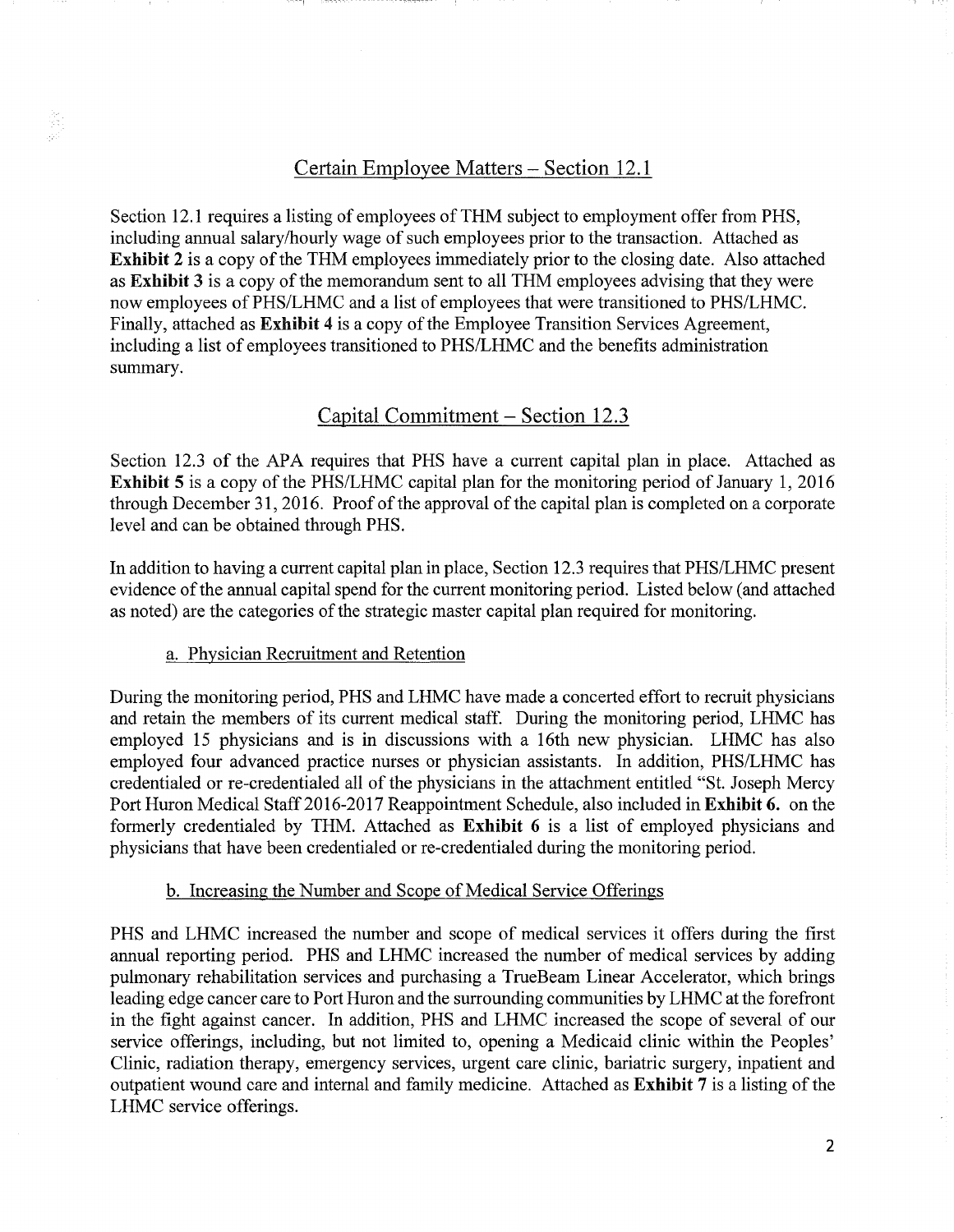## c. Investment in Information Systems

Attached as Exhibit 5 is a list of the capital expenditures in the above-listed categories. Some of the highlights of the capital expenditures include the purchase of equipment and software necessary for a new electronic medical record system and numerous other upgrades to other hospital hardware and software that will enhance patient care and safety. These include upgrades in radiology, laboratory and surgery software and hardware.

## d. New Equipment (Purchased or Leased)

During the monitoring period, as mentioned above, and as set forth in the above Exhibit 5 (capital expenditures), PHS and LHMC purchased a TrueBeam Linear Accelerator, new AEDs, EKG machines, a portable x-ray unit, a surgical laser, CT scanner and new pharmaceutical distribution cabinets among other listed equipment which will enhance patient safety and help us serve the community.

## e. Facilities Repair, and Maintenance (Excluding Routine Expenses)

See above Exhibit 5 (capital expenditures) for evidence of expenditures for facilities repair and maintenance (excluding routine expenses) of PHS and LHMC during the monitoring period. Included, among other expenses, is a repainting of the helicopter landing site, new roofing, improvements in the HV AC system, and new flooring.

## f. Facility Renovations

See above **Exhibit** 5 ( capital expenditures) for evidence of expenditures for facility renovations of PHS and LHMC during the monitoring period. Included is a renovation to medical suites.

#### g. New Facilities

PHS and LHMC constructed a new vault for the linear accelerator and purchased two (2) buildings and a medical office suite on the LHMC campus during the first annual reporting period.

#### h. New or Renovated Medical Office Space

PHS and LHMC purchased one (1) suite and renovated two (2) suites used for medical office space during the first annual reporting period.

## i. Information Systems

Attached as **Exhibit 5** in paragraph c., above, is a list of the capital expenditures for information systems. As mentioned above, some of the highlights of the capital expenditures include the purchase of equipment and software necessary for a new electronic medical record system and numerous other upgrades to other hospital hardware and software that will enhance patient care and safety. These include upgrades in laboratory, laboratory and surgery software and hardware.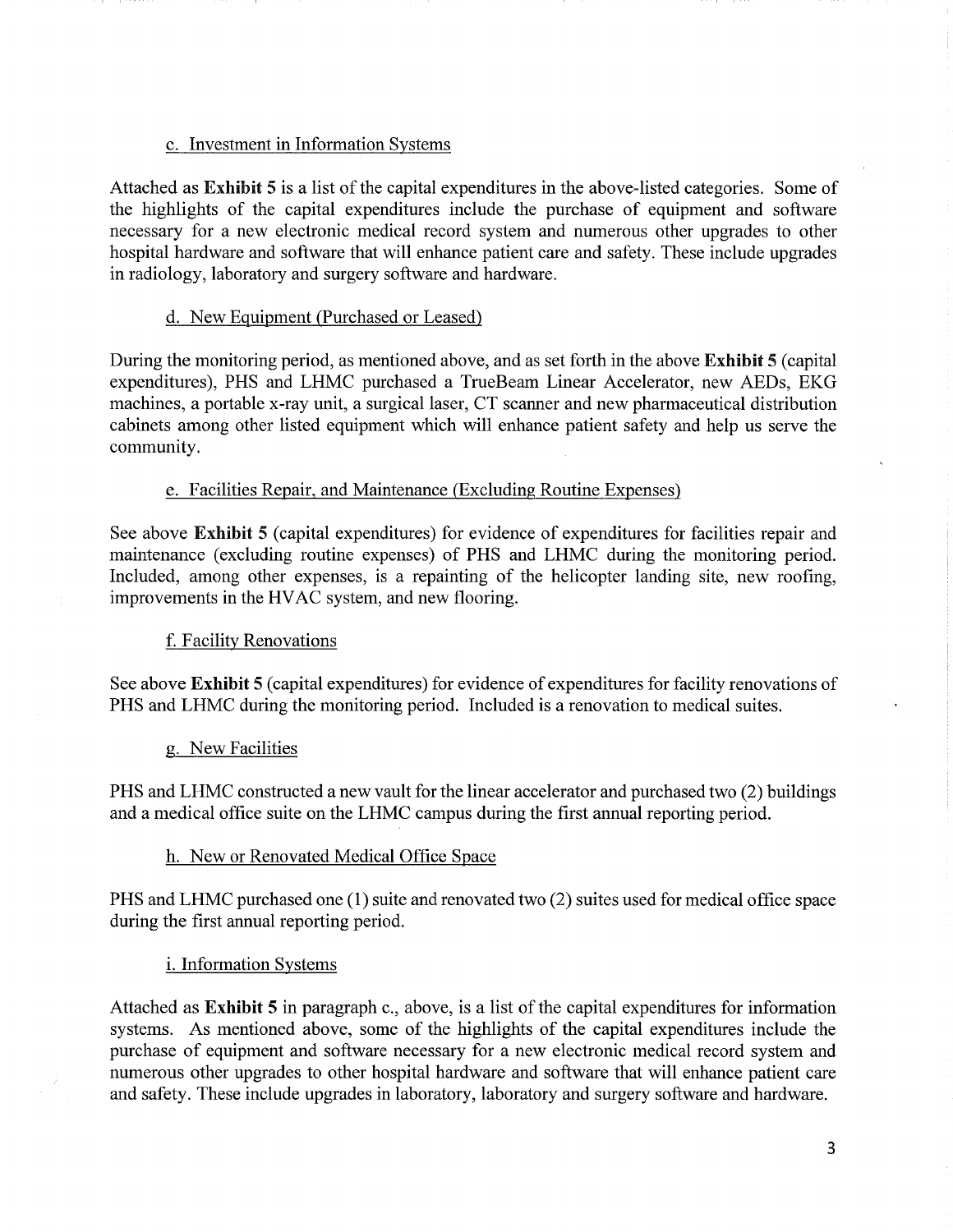#### j. Other Capital Improvements

See above Exhibit 5 (capital expenditures) for evidence of all capital expenditures of PHS and LHMC during the monitoring period.

Section 12.3 also requires PHS/LHMC provide documentation showing required advisory board approval for capital expenditures provided in response to the previous request consistent with the authority matrix described in Section 12.11 below. The minutes of the LHMC advisory board and the Bylaws for the Governing Board are attached below under Section 12.11, at Exhibit 8.

## Governance – Section 12.11

The APA requires that PHS shall constitute and maintain and advisory board for the operation of the LHMC, subject to the authority of PHS's corporate board, comprised of physicians, community service members and LHMC executives to provide oversight and guidance regarding the operation of LHMC. Attached as Exhibit 8, are the minutes of the LHMC Board evidencing board activity and composition from meetings conducted during the Monitoring Period. Also, attached as Exhibit 8, is a copy of the PHS's Amended and Restated Governing Board Bylaws, which is the document which designates the authorities and responsibilities of the advisory board.

# Maintenance of Acute Care Hospital - Section 12.12

The MCE states that PHS shall maintain the Hospital as an acute care, with an open accessible emergency department, for no less than five (5) years after the Closing date.

PHS has maintained substantially consistent service offerings, and has maintained an active, accessible emergency department. A copy of LHMC emergency department activity log is attached as **Exhibit 9.** 

In addition, PHS has maintained and continues to maintain LHMC as an acute care hospital. A copy of the current State of Michigan license is attached as **Exhibit 10**.

## Charity Care and Community Benefit – Section 12.15

Under Section 12.15, a copy of the Seller's Charity Care Policy active immediately prior to the closing is attached as **Exhibit 11.** A copy of the Buyer's Charity Care Policy and Discount Program for Financially Qualified Patients, dated 10/1/2016, was adopted by LHMC and has been in effect since that time. This policy is also included as **Exhibit 12.** LHMC represents that the Charity Care Policy adopted 10/1/2016 is no less favorable than the previous policy in effect prior to closing.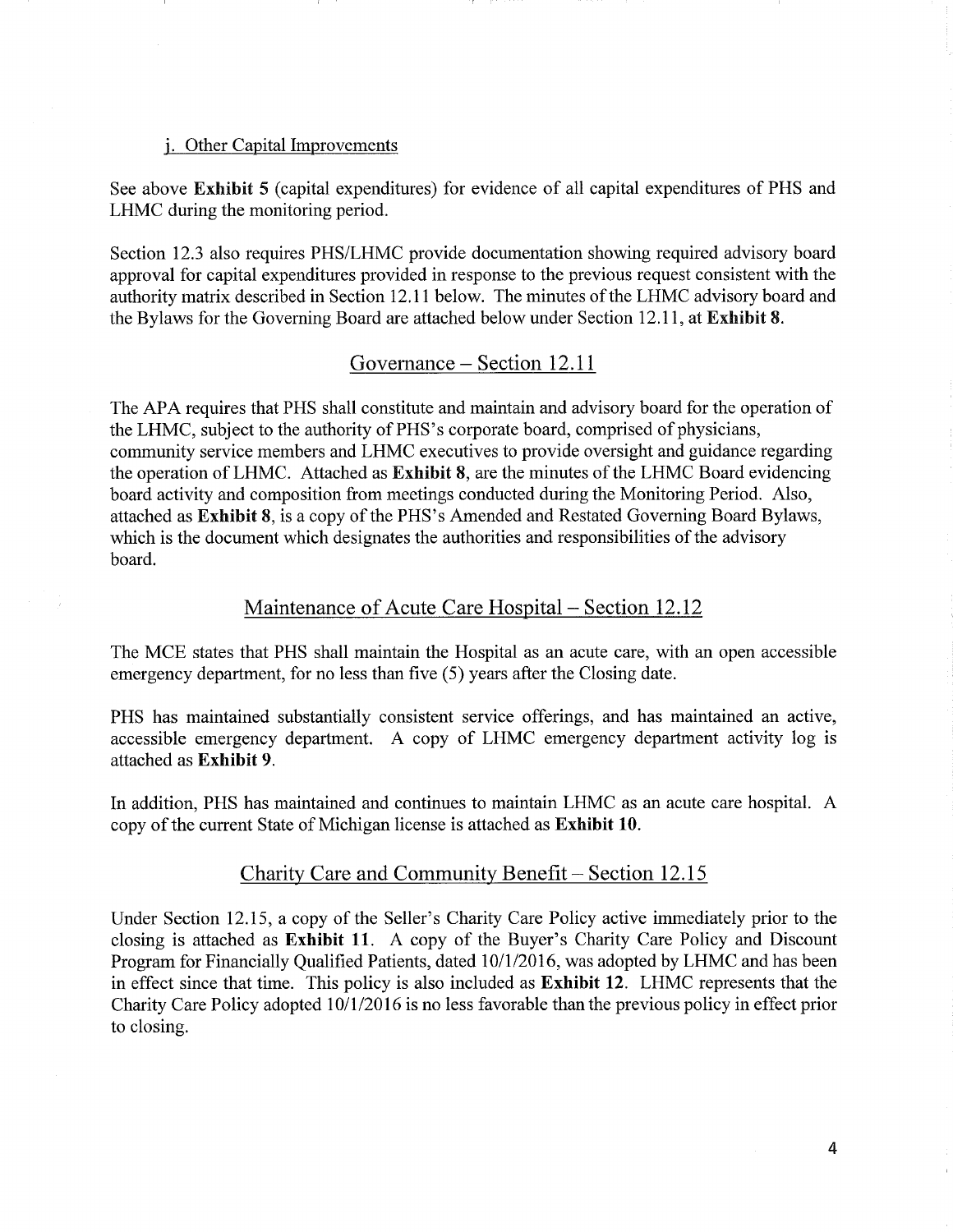Also attached as Exhibit 13, is a listing of all charity care provided to the community from January 1, 2016 through June 30, 2016<sup>1</sup>, pursuant to the Hospital's charity care policy.

Information regarding the People's Clinic is described below in the paragraph titled "Protection of Charitable Assets Agreement Section II.D: Operation of the People's Clinic".

## Covenant Not to Sell Hospital – Section 12.17

The MCE provides that, for a period of five (5) year following the closing date, PHS shall not sell the assets of the hospital to a third party, and LHMC shall remain a direct or indirect subsidiary of PHS. PHS represents that no assets of the hospital have been transferred to a third-party.

A copy of the audited financial statements covering the monitoring period are attached as **Exhibit** 14. No assets of the hospital were sold or transferred.

# Protection of Charitable Assets Agreement Section II.D: Operation of the People's Clinic

The MCE requires that the charitable assets of the People's Clinic are sufficiently protected. Attached as Exhibit 15 are operational and financial reports related to the Peoples' Clinic, including but not limited to financial statements, covering the Monitoring Period. Additionally, the MCE requires evidence of funding provided for the operation of the People's Clinic during the Monitoring Period. Said evidence is attached as Exhibit 16. Finally, the MCE requires evidence of Trinity Health-Michigan's level of funding for the People's Clinic for the two years prior to the Closing (See Exhibit 17, attached).

## Conclusion

In conclusion, PHS and LHMC are confident that the Monitor will find that they have met their obligations under the Post-Closing Covenants in the Purchase Agreement. LHMC is also confident in the premise that precipitated the purchase by PHS; that the purchase of LHMC by PHS, and the investments made, therein, has ensured that LHMC will have the ability to serve as a community hospital for the foreseeable future.

Respectfully submitted,

fisclah J Aonier

Rebekah Smith Chief Executive Officer Prime Healthcare Services - Port Huron, LLC

<sup>&</sup>lt;sup>1</sup> Due to an ongoing upgrade of the information system containing the charity care data, we are only able to retrieve the first six (6) months of the charity care data from 2016 (January 1, 2016 - June 30, 2016). LHMC will supplement the remainder of the charity care data {July 1, 2016-December 31, 2016) as soon as it is retrievable from the system.